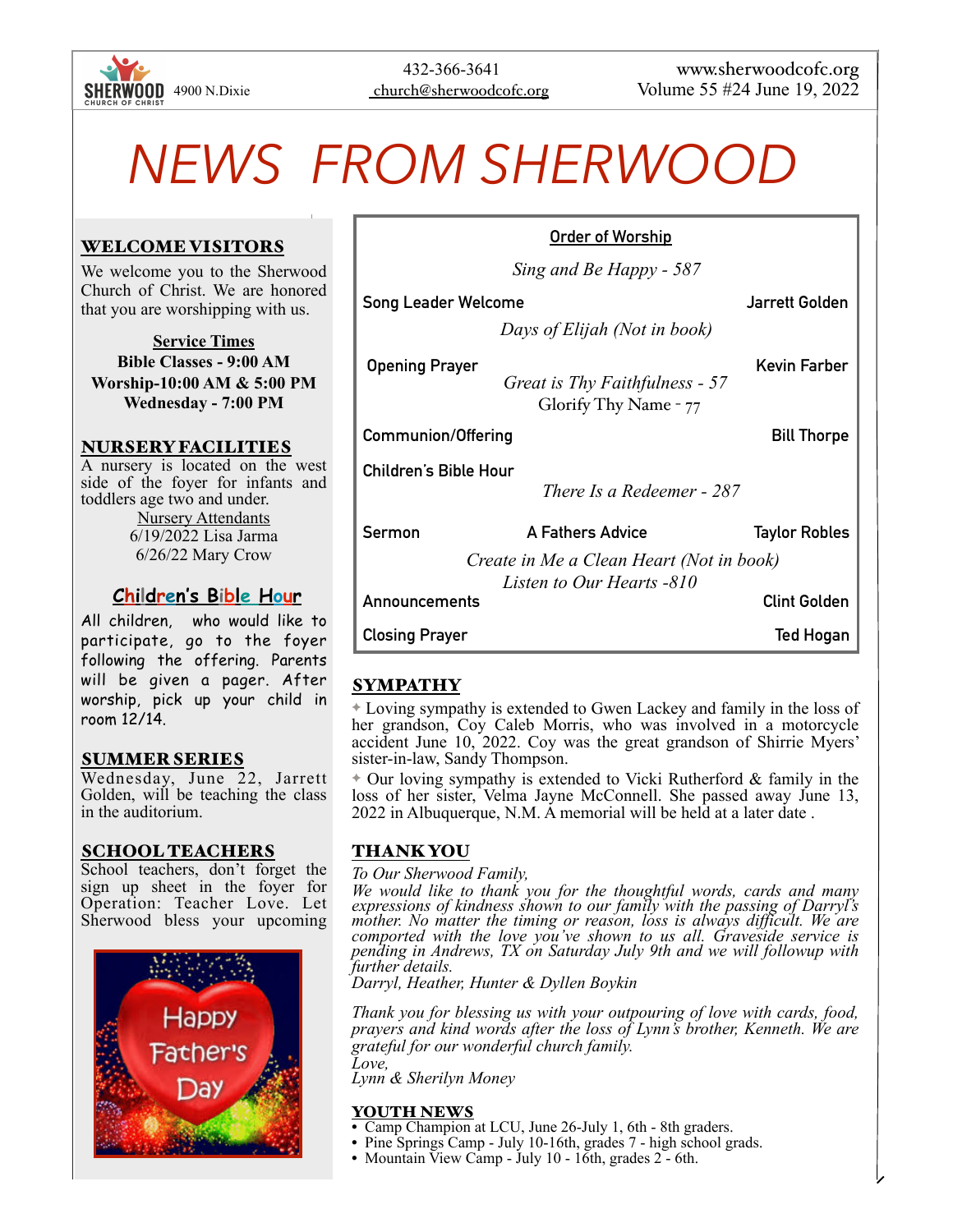# **Prayer List**

- Wanda Brinlee is in Sienna Nursing Home.
- ✦. Phil Clark, Jaime Hamilton's sister-in-law's brother, health concerns.
- Ovella Cooper is recovering from a broken arm.
- ✦ Tony Cox is undergoing treatments for the next two months.
- ✦ Janet Douglas, sister of Darryl Boykin, health concerns.
- ✦ Beverly Green's knee surgery has been postponed due to her breaking her wrist.
- Jay Greenfield is in MCH room 836, health issues
- Mika Hancock Hamilton, daughter-in-law of Jaime Hamilton, health concerns.
- ✦ Jodi Hogan continues to have some health issues.
- ✦ Eileen Hudson, mother of Amy Woods, health concerns.
- ✦ Kay Judd, mother of Vic Woods, health concerns.
- ✦ Joe Leader, brother-in-law of Vicki Kiker, health problems.
- ✦ Lisa Lewis health concerns.
- ✦ Donna Massey is moving to a skilled nursing facility in Katy, TX, for treatment and rehab.
- ✦ Kara Maxey, niece of Tracy Golden, health concerns.
- ✦ Mike McKnight is now at home and doing fine.
- ✦ Danny Miller started treatments June 7.
- Jaxon Miller, grandson of John & Beckie Greenwald recovering from a tonsillectomy.
- Darrin Moxley, son of Carol Rogers, is recovering from back surgery.
- ✦ Judy Pomroy and family, health issues.
- ✦ Larry Rice, father of Kassie Orr, health concerns.
- ✦ Logan Singleton, grandson of Carroll & Rodina Lawson, is recovering from a tonsillectomy.
- ✦ Jonathan Terry is continuing treatments.
- ✦ Stanley Thomas, husband of Donna Thomas recovering from knee surgery, back at Parks.
- Shayne Turpin, child of a friend of Tracy Golden, health concerns.
- Faith Vargas, friend of the the Goldens, health concerns.
- ✦ Terry Warren, husband of Phillis Warren, tests to determine treatment.
- ✦ Sherwood members struggling with ongoing health problems: C.L. Armstrong, Terry & Ramona Bishop, Joe Ben Brandenburg, A.V. & Sherry Cates, Jake Collins, Maurice Davis, Rex Davis, Glenda Dickens, Amber Farris, Saundra Gaines, Danny Galle, Tim & Beverly Green, Jay Greenfield, James Holloway, Wanda Jeter, Jan and Joanna Kiker, Gwen Lackey. Mary Lumpkin , Scott Martin, Donna Massey, Londa Medlin, Wanda Mims, Archie Reece, Carol Rogers, Martha Shaw, Dean Stanley, Doyle & Pat William, Dick Young.
- ✦ Friends & relatives struggling with ongoing health issues: Carol Albert, Cathy Cox, Theo Faulkner, Clovis Money, Anna Rhodes, Jasmine Smith, Stanley Thomas, Fernando Ybarra.
- ✦ **Senior Residents:** Wayne Dickens Madison 211; Flossie Dunlap Madison 107B; Dorothea Howell - Legacy Ranch 26 in Midland; Lucille Hunnicutt - Brookdale 105; Forrest McCleery - Brookdale 104; Neta Roy - Madison 315B; Joann Scott- Manor Village Circle S5-5 in Midland - Bonnie Thetford - Madison 116.

# KIDS FOR CHRIST

Kids in the 1st through 5th grades, meet at the building on June 25th at 3:30. Bring your swim stuff and invite your friends. Pick up will be at the building at 7:00. We will be going swimming at the Goldens's house.

| <b>OUR RECORD</b><br>6/12/2022 |              |  |  |
|--------------------------------|--------------|--|--|
| <b>Bible Class</b>             | 82           |  |  |
| AM Worship                     | 195          |  |  |
| PM Worship                     | n/c          |  |  |
| Wednesday                      | 70           |  |  |
| Contribution                   | \$10,538.01  |  |  |
| Weekly Budget                  | \$13,500.00  |  |  |
| Building Fund Balance.         | \$284,115.60 |  |  |

# Sherwood Pantry

Crackers Canned Fruit Applesauce

*Thanks to everyone who has been donating groceries for the pantry.*

# **Elders**

**Clayton Dennis Clint Golden Lynn Money Matthew Nzere Don Potter**

# **Deacons**

**Donny Allison Darryl Boykin Brian Crow Rusty Eubank Kevin Farber Michael Hall Brian Irby Philip Marquez Lantz Mills Bill Morgette Eric Orr Robin Rutherford Kory Willey Roger Winchell**

# **Ministers**

**Lynn Money Outreach**

**Taylor Robles Pulpit**

**Terron Tally Youth/Family**

# **Volunteer**

**Tim Dobbs Education director**

# **Missions**

**Juan Gutierrez Toluca, Mexico**

**Fernando Ponce**

**Panama**

**Raul Solis**

**Oregon Toluca, Mexico**

**Ed Wharton SIBI -Lubbock**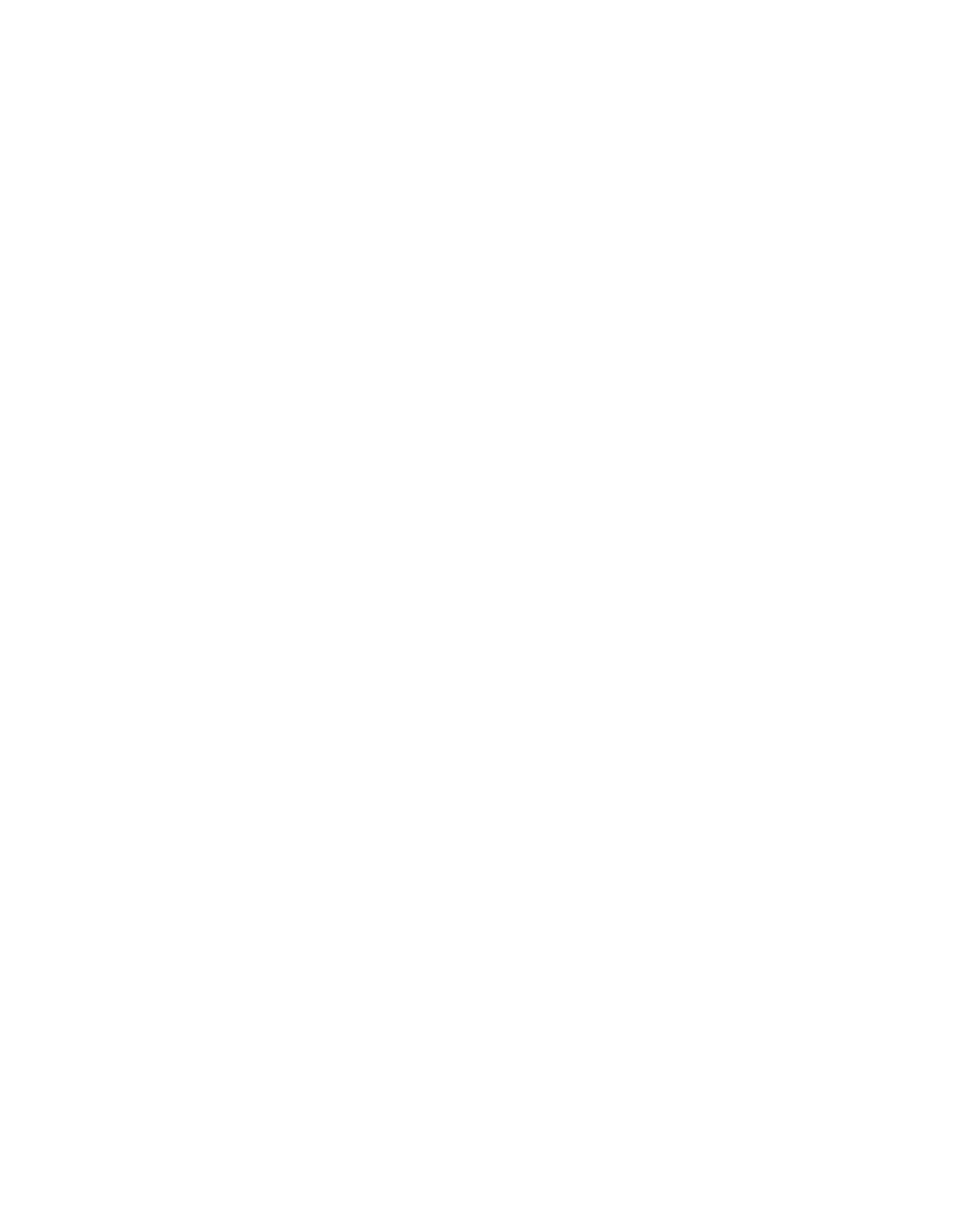